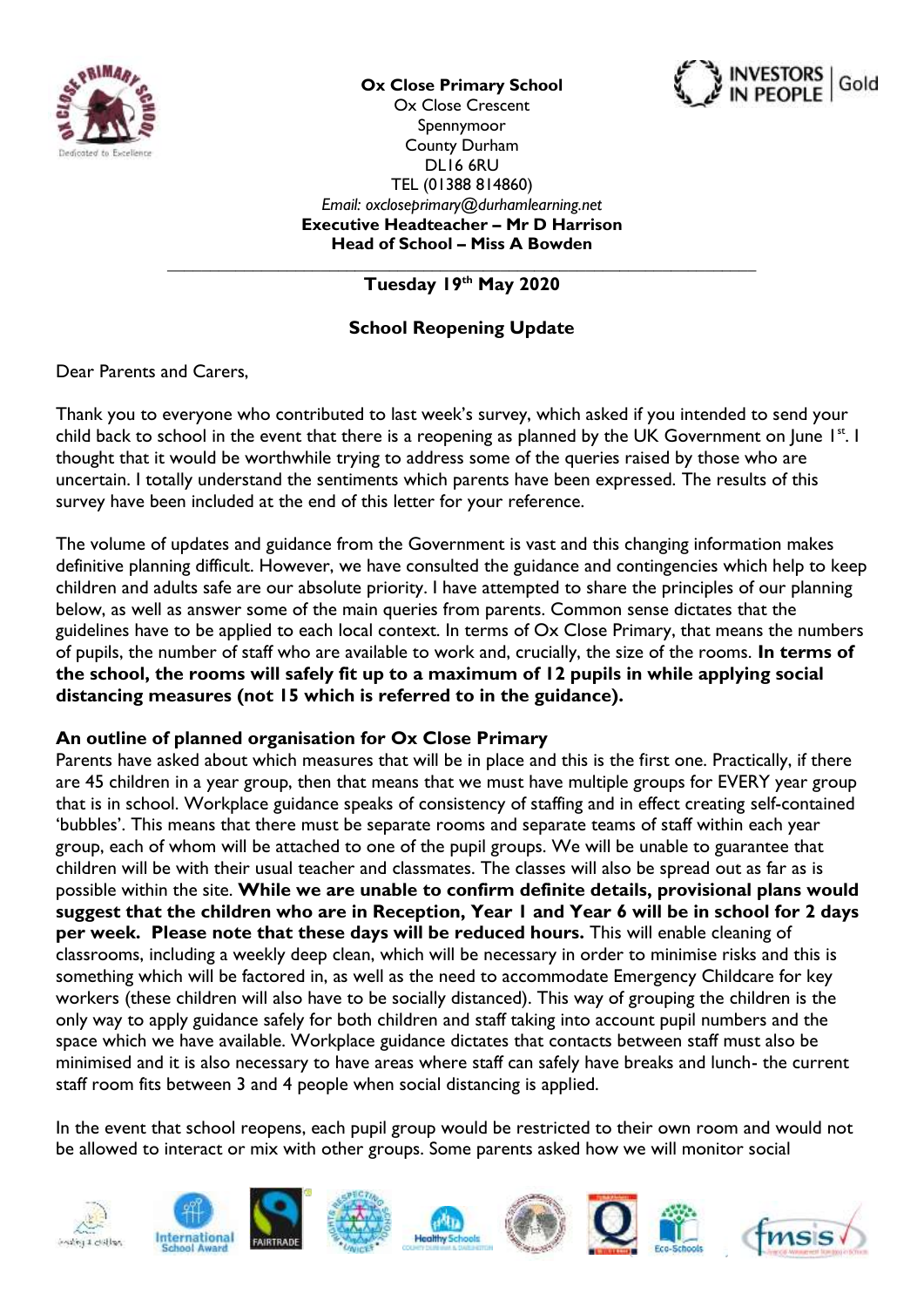distancing and this organisation will be the best possible way as it will restrict contact and this is a key principle of the guidance This would apply to play times, which would be staggered. Lunch will be eaten in the classroom and there will be some play time outside at lunch time but only with children from their own group and social distancing would be applied and supervised carefully by staff. Each classroom will be set up with the desks spaced out to maintain social distancing and will also have hand sanitiser, something which we have ensured that we are well stocked up on!

#### **Drop offs and Pick ups**

In order to try to minimise the spread of infection, parents will not be permitted to come on site at drop off and pick up time or at other times without appointment. Guidance also discourages gatherings at the school gates at the beginning or end of the day. This will apply to all schools and settings across the country. Parents will be able to call at the office with an appointment but wherever possible communication should be via telephone or email in the first instance. There will be one specified entrance for pupils and it will be made clear which groups are entering at what time. Staff will be on duty inside of the gate and will ensure social distancing in a reassuring manner from the time the children enter the school premises. As noted, pick ups and drop offs will be staggered on order to prevent crowding and queuing at the entrances and exits. When these arrangements are confirmed, we will be in touch to explain how this will work. We fully understand how different these arrangements are to our usual ones but I am sure that you will appreciate that we are trying to ensure the safety of all.

#### **Which other measures will be in place?**

I have addressed many of the measures above. In addition, we will have a designated medical area. Any child who displays symptoms will be placed safely within this medical area and the First Aiders will have PPE (Personal Protective Equipment). There will be a designated toilet for those who are poorly and this will not be used by any other pupils. Needless to say, in the event that a pupil was ill, parents would be contacted. The Government Guidance for Parents, which we referenced and linked in our letter last week, contains exact procedures on what would happen if there is one case or more. School would also contact Public Health England. As well as ordering supplies such as hand sanitiser, thermometers have been ordered and we have them available to use. All Risk Assessments will be in place in line with Government and Durham County Council guidelines. For example, there is a 41 page checklist which has been issued by Durham County Council so all eventualities will be considered in this Risk Assessment process.

Children will not be allowed to wander unaccompanied around the site. Risk Assessments will be in place for those with additional needs. Staff will continue to be friendly and reassuring whilst socially distancing. We fully grasp that this situation would be very strange for all. Many parents have raised concerns about the potential impact upon the mental health of children and possible cause of anxieties. I totally agree with this point and we will monitor this closely as and when the school reopens.

#### **Will I be fined if I don't send my child to school?**

**No**. We fully understand that parents may choose that, although the school and Nursery will put every possible sensible safety contingency in place, it is impossible to guarantee that the virus will not be in school at some point. For that reason, the Government **are not fining parents if you decide that your child will not attend school.** If, having considered everything, you decide to keep your child at home, that is understandable under the current circumstances. I must also stress that if you are on the vulnerable list and shielding, you **should not** send your child to school according to Government guidance. Several parents explained that they were shielding and expressed concerns over this. We recommend that you refer carefully to the guidance when making your decision.

#### **What will the children be learning?**

While the social aspects of learning will be impossible to facilitate, the children will be following a conventional curriculum. At any one time, there will be more pupils off site than actually at school. This means that our online work will continue and the content of learning will be the same in school as it is for those pupils who are off site.